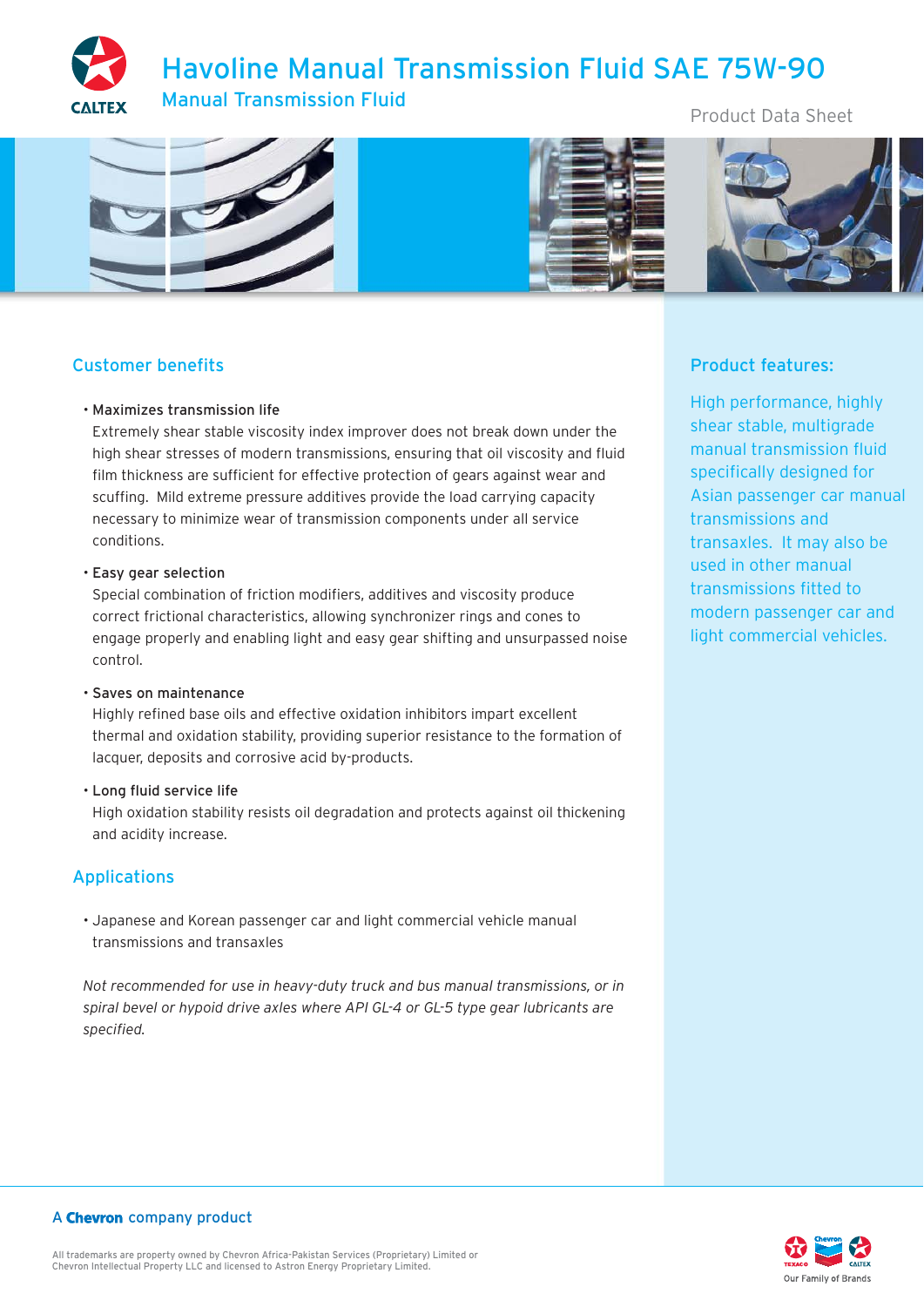



# Performance standards

Suitable for use in the following makes of manual transmission and transaxles:

- Hyundai
- Kia
- Mazda
- Mitsubishi
- Nissan
- Suzuki
- Toyota
- API GL-4 (self-certified)

# Key properties

| <b>HAVOLINE MANUAL TRANSMISSION FLUID</b> | <b>RESULTS</b> |
|-------------------------------------------|----------------|
| <b>SAE Grade</b>                          | <b>75W-90</b>  |
| <b>Product Code</b>                       | 510408         |
| Pour Point, °C                            | -40            |
| <b>Shear Stability (KRL)</b>              |                |
| Visc @ 100°C after shear                  | 14.4           |
| Viscosity, Brookfield                     |                |
| $CP @ -40°C$                              | 91,100         |
| Viscosity,                                |                |
| mm <sup>2</sup> /s @ 40 $\degree$ C       | 95.9           |
| mm <sup>2</sup> /s @ $100^{\circ}$ C      | 16.4           |
| <b>Viscosity Index</b>                    | 186            |

A **Chevron** company product

All trademarks are property owned by Chevron Africa-Pakistan Services (Proprietary) Limited or Chevron Intellectual Property LLC and licensed to Astron Energy Proprietary Limited.